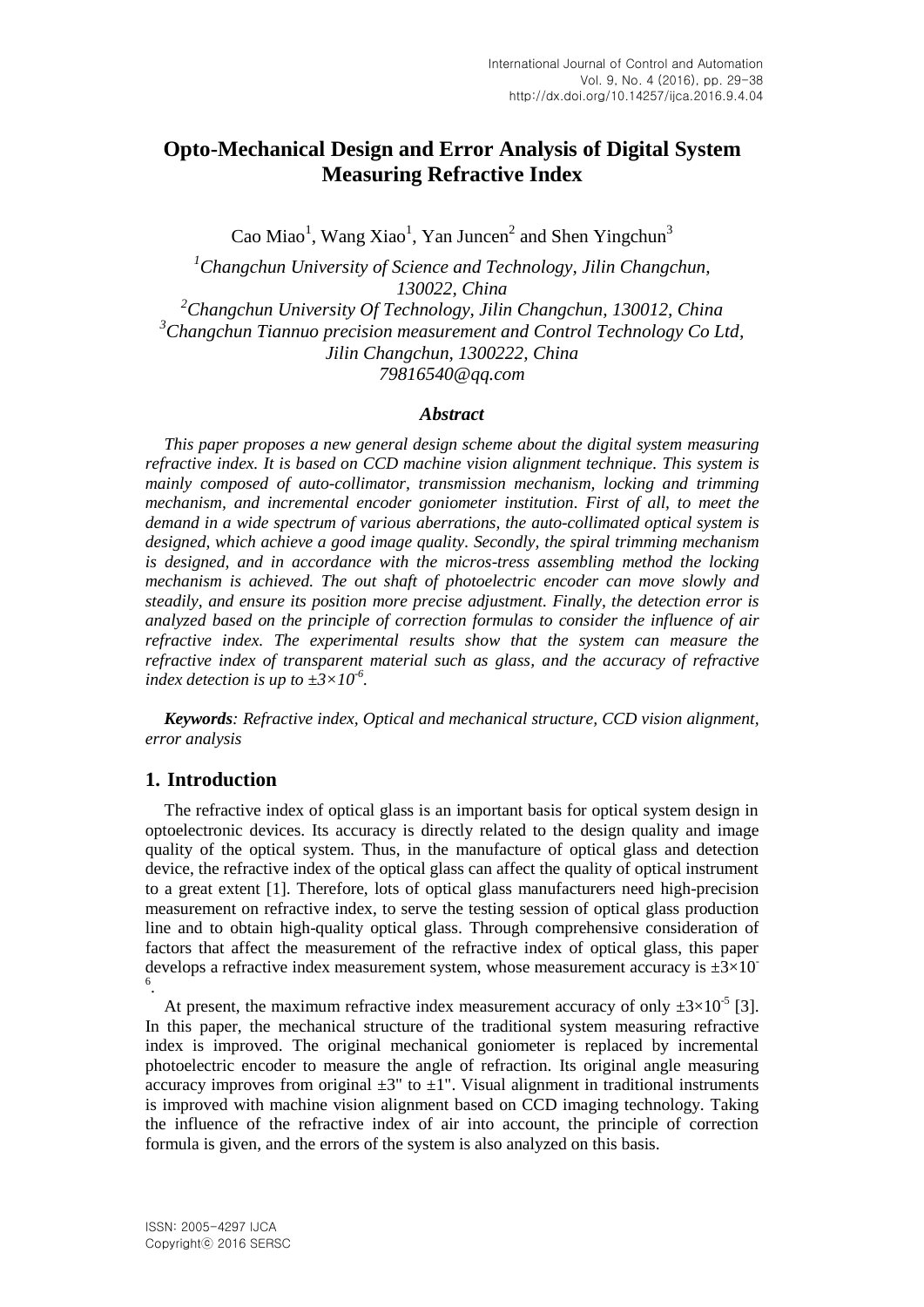## **2. Composition of Digital System Measuring Refractive Index**

The structure of digital system measuring refractive index is shown in Figure 1.This system is mainly composed of auto-collimator, condenser, transmission mechanism, prism, locking and trimming mechanism, incremental encoder goniometer institution, CCD camera, and the part to be measured.



**Figure 1. Digital System Measuring Refractive Index**

To improve the measurement accuracy of digital system measuring refractive index, and to meet the requirements of small size, convenience and so on, the key technical parameters of opto-mechanical system is determined, as shown in Table 1.

| Table 1. The Key Technical Parameters of Opto-Mechanical System |  |  |  |  |  |
|-----------------------------------------------------------------|--|--|--|--|--|
|-----------------------------------------------------------------|--|--|--|--|--|

| design project                             | parameters  |
|--------------------------------------------|-------------|
| focal length of auto-collimator/ <i>mm</i> | 180mm       |
| <i>aperture/mm</i>                         | 18mm        |
| field/ $\circ$                             | $5^{\circ}$ |
| standard deviation of deflection angle/"   | $\leq 4''$  |
| CCD swing range/ $\degree$                 | $+30^\circ$ |

The digital system measures refractive index with photoelectric rotary encoder to measure the deflection angle of [refracted light,](http://www.iciba.com/refracted_light) In order to achieve precise to obtain the image of light refraction with CCD image sensor. According to the functional requirements of the system, auto-collimator, transmission mechanism, locking and trimming mechanism and incremental encoder goniometer clamping institution are designed. The appropriate aperture and focal length of auto-collimator are selected. In this way, clear imaging within 404-766nm spectral range is get and modulation transfer function between d-ray and g-ray imaging is all above 0.2 at the 120 line pairs.

## **3. [Optic-Mechanical Design](http://dict.cnki.net/dict_result.aspx?searchword=光机设计&tjType=sentence&style=&t=optic-mechanical+design) of Digital System Measuring Refractive Index**

## **3.1. Collimator Design**

The optical system employs transmissive optical structure. This paper makes a modification design based on the traditional structure of the telephoto lens, which achieve a good image quality to meet the aberration requirements of [wave](http://dict.cnki.net/dict_result.aspx?searchword=波差&tjType=sentence&style=&t=wave+aberration)  [aberration](http://dict.cnki.net/dict_result.aspx?searchword=波差&tjType=sentence&style=&t=wave+aberration)[,lateral color,](http://dict.cnki.net/dict_result.aspx?searchword=倍率色差&tjType=sentence&style=&t=lateral+color)and [distortion](http://dict.cnki.net/dict_result.aspx?searchword=畸变&tjType=sentence&style=&t=distortion) in a wide range of wave spectrum. The parameters of collimator designed by professional ZMAX software are as follows: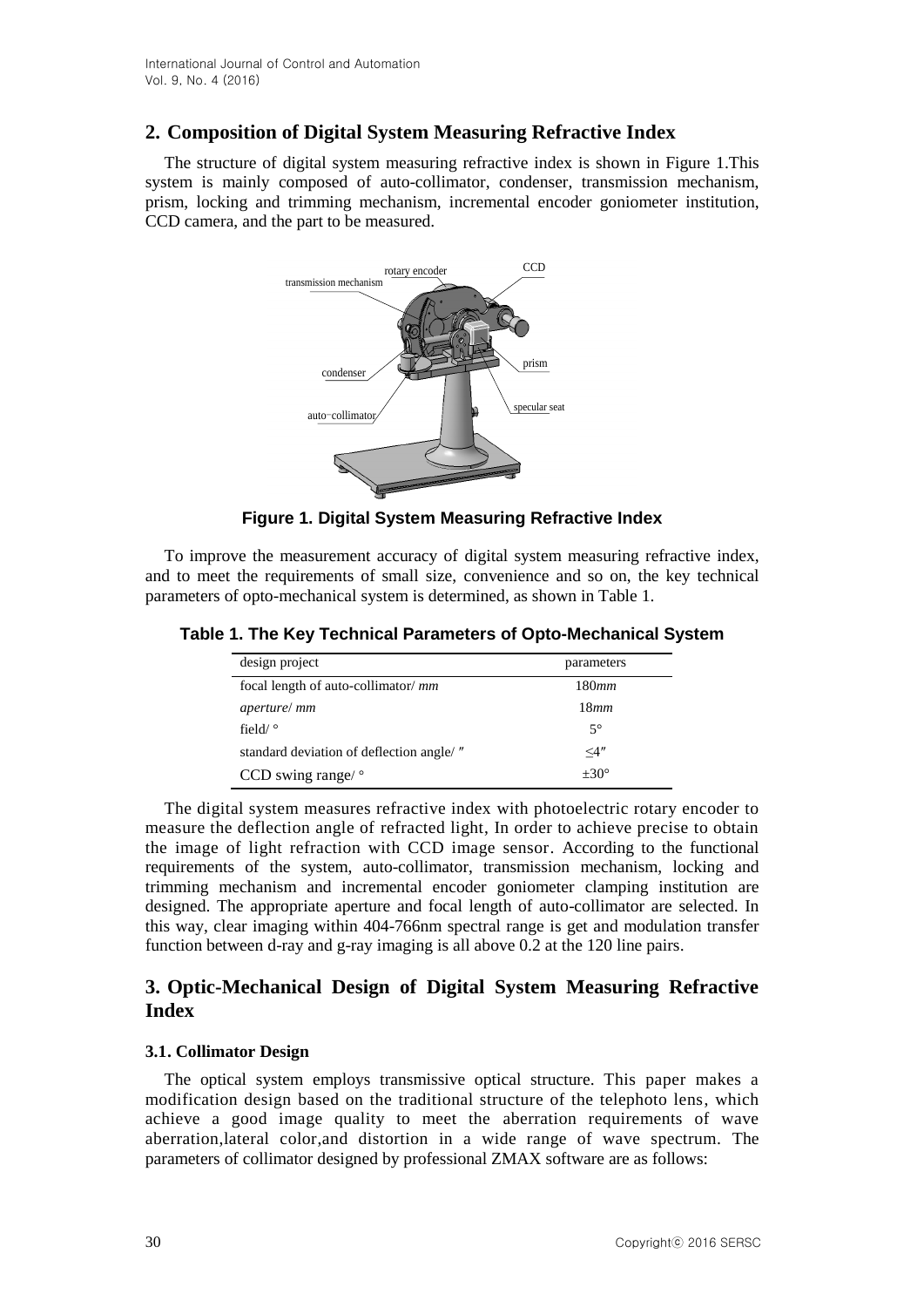|            | Surface $:$ type | Radius          | <b>Thickness</b> | Glass | Semi-Diameter | Conic |
|------------|------------------|-----------------|------------------|-------|---------------|-------|
| <b>OBJ</b> | Standard         | Infinity        | Infinity         |       | Infinity      | 0.000 |
|            | Standard         | 45.024          | 3.500            | K9    | 9.975         | 0.000 |
| 2          | Standard         | $-72.149$       | 2.000            | ZF2   | 9.803         | 0.000 |
| 3          | Standard         | $-4.052E + 004$ | 43.000           |       | 9.598         | 0.000 |
| <b>STO</b> | Standard         | Infinity        | 61.777           |       | 4.020         | 0.000 |
| IMA        | Standard         | Infinity        |                  |       | 4.001         | 0.000 |

|  |  | <b>Table 2. Parameters of Collimator</b> |
|--|--|------------------------------------------|
|--|--|------------------------------------------|

Its performance parameters, such as MTF graph, wavefront map, spherical aberration diagram, longitudinal aberration, are shown in Figure 2:



**Figure 2. Collimator Performance Parameters**

Rectangular prism is added into the optical system to make the system smaller, and the optical structure is shown in Figure 3.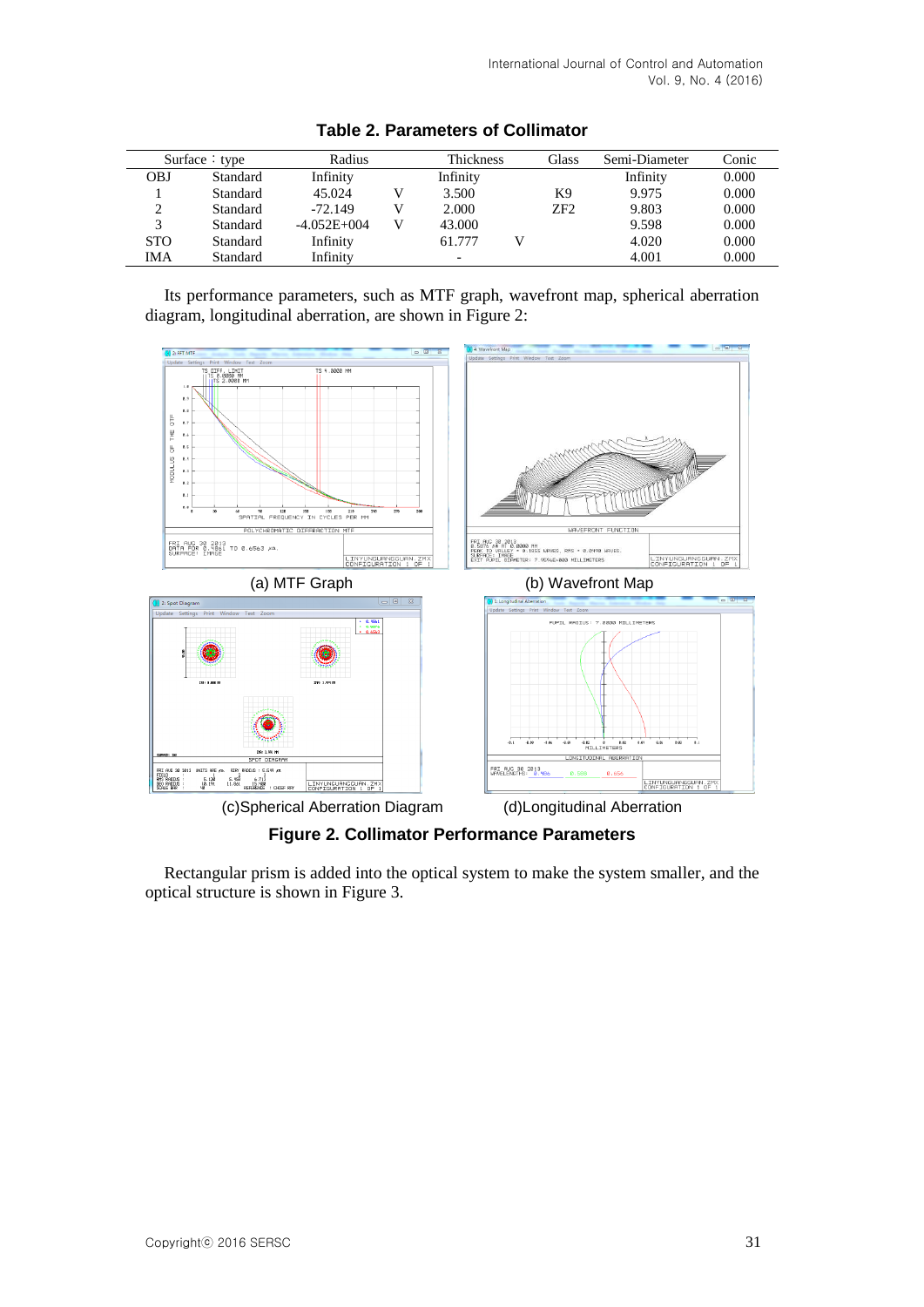

1-source;2-monochromator;3-ground glass;4-single line reticle;5-collimator objective;6-V sprism table;7-sample to be tested;8-rectangular prism;9-polaroid group;10-objective lens;11-CCD;12-light emitting diode;13-lens;14-circular grating;15-indicative grating;16 receiving device

## **Figure 3. Optical Structure**

## **3.2. Mechanical Design**

The structure of digital system measuring refractive index is shown in Figure 1. The CCD image of light refraction should be located in the middle of two reference lines. Taking this condition into account, the reference line is pre-set by the software. The system is designed with transmission mechanism, precision fine-tuning, and locking mechanism to achieve precise alignment of double lines clamping single one.

## **3.2.1. Transmission Mechanism**

When clamping single line with double lines by pitching and swinging CCD, the transmission mechanism is crucial for the accuracy of [refraction angle](http://dict.cnki.net/dict_result.aspx?searchword=折射角&tjType=sentence&style=&t=refraction+angle) which is measured by incremental encoder. The stability of mechanical structure and the stationarity of debugging is the key. The transmission mechanism of digital system measuring refractive index is shown in Figure 4.



**Figure 4. Transmission Mechanism**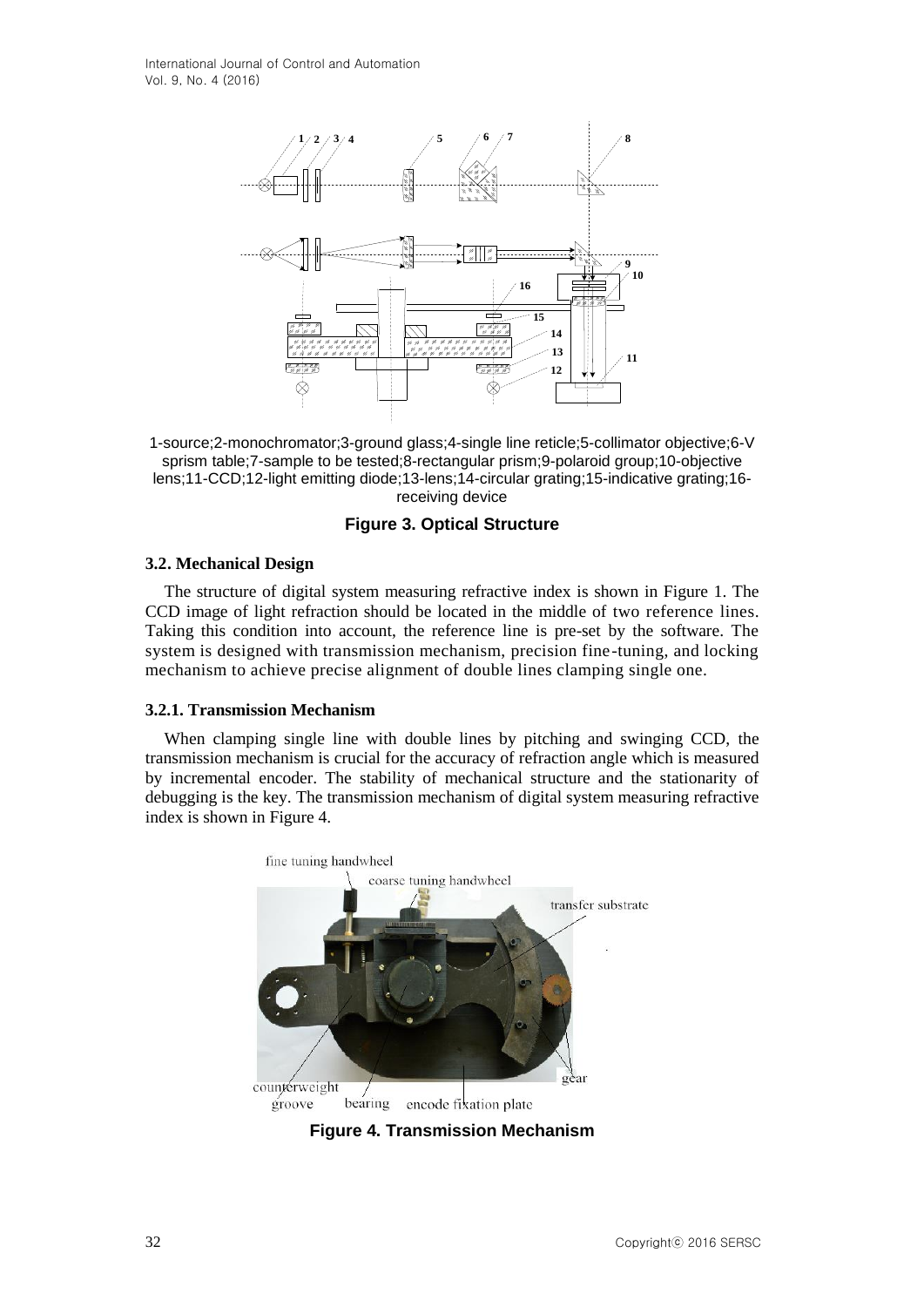Due to the high accuracy of the encoder resolution, gradual [subdivision](http://dict.cnki.net/dict_result.aspx?searchword=细分&tjType=sentence&style=&t=subdivision) can be achieved in [gear drive used by transmission](http://dict.cnki.net/dict_result.aspx?searchword=齿轮传动&tjType=sentence&style=&t=gear+transmission) during assembling/adjusting. In order to realize the Stationary motion and meet the requirements of strength, gear modulus takes 0.5, and the [transmission ratio](http://dict.cnki.net/dict_result.aspx?searchword=传动比&tjType=sentence&style=&t=transmission+ratio) of transmission mechanism is 476/52 for [coarse](http://dict.cnki.net/dict_result.aspx?searchword=粗调&tjType=sentence&style=&t=coarse+tuning)  [tuning.](http://dict.cnki.net/dict_result.aspx?searchword=粗调&tjType=sentence&style=&t=coarse+tuning)The encoder output shaft is furnished with deep groove ball bearings to reduce the radial load.

#### **3.2.2. Locking and Trimming Mechanism**

In order to make the trace movement of the output shaft of the encoder slow and steady, it is adjusted to the desired precise location. The micro-motion trimming mechanism with [screw transmission](http://dict.cnki.net/dict_result.aspx?searchword=螺旋传动&tjType=sentence&style=&t=screw+transmission) is used in the design of trimming mechanism. The locking mechanism is designed by the method of micro-stress clamping. The locking and trimming mechanism structure is shown in Figure 5. The output shaft of the encoder is fixed on the mounting seat by clamped ring with [rubber bearing.](http://dict.cnki.net/dict_result.aspx?searchword=橡胶垫&tjType=sentence&style=&t=rubber+bearing)The trimming mechanism uses one-way contact method. The [screw pair](http://dict.cnki.net/dict_result.aspx?searchword=螺旋副&tjType=sentence&style=&t=screw+pair) is always in the role of oneway axial force using the spring to pull down clamped ring. This can [guarantee](http://dict.cnki.net/dict_result.aspx?searchword=保证&tjType=sentence&style=&t=guarantee) unilateral contact in [screw pair,](http://dict.cnki.net/dict_result.aspx?searchword=螺旋副&tjType=sentence&style=&t=screw+pair)and the gap does not cause [empty travel.](http://dict.cnki.net/dict_result.aspx?searchword=空程&tjType=sentence&style=&t=empty+travel)The [transmission ratio](http://dict.cnki.net/dict_result.aspx?searchword=传动比&tjType=sentence&style=&t=transmission+ratio) of trimming mechanism *K* and sensitivity  $\Delta P$  is given by the formula (1) and (2):

$$
K = \frac{\pi D}{P} \times \frac{L}{R} \tag{1}
$$

*D* is the diameter of the hand wheel, *P* is the pitch of the fretting screw and *P* = 0.5mm,  $R$ ,  $L$  are shown in Figure. 6, the transmission ratio  $K = 500$ .

$$
\Delta P = \frac{P}{2\pi} \times \frac{1}{L} \Delta \varphi \tag{2}
$$

The sensitivity of human hand  $\Delta\varphi$  takes 0.25°, the sensitivity  $\Delta P$  is up to 0.3<sup>"</sup>.



**Figure 5. Locking and Trimming Mechanism**

#### **4. System Error Analysis**

There are three main sources of measurement error of measuring the refractive index: the system error caused by the air refraction index; the measurement error of refraction angle; the measurement error caused by the standard deviation of refractive index  $n_0$ .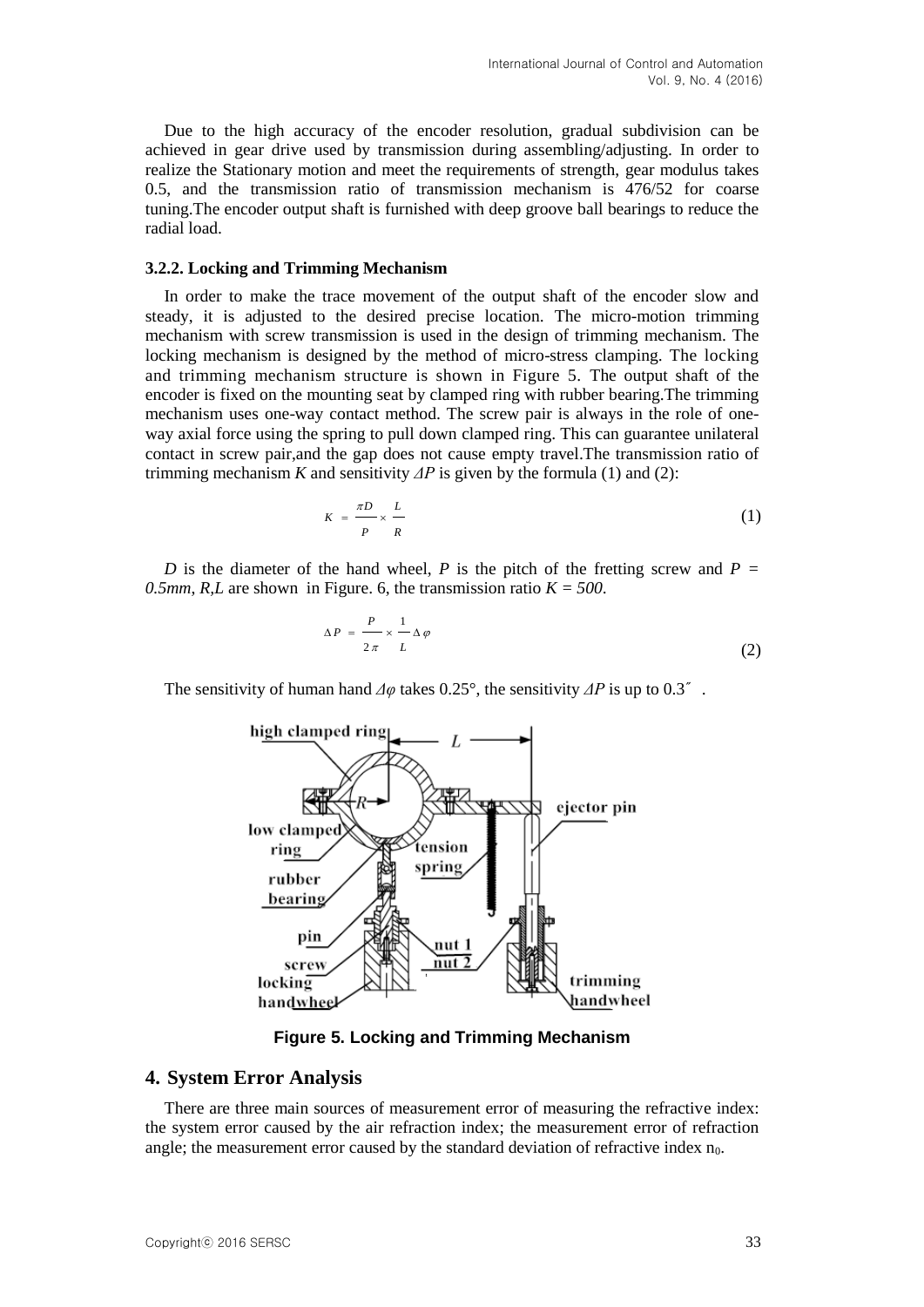#### **4.1. The Error Caused by Air Refraction Index**

There are many studies on precise measurements of the refractive index [4-7], but the research on the modified formula of environmental conditions is less [8, 9]. For highprecision V-prism refractometer, different testing environments such as temperature, pressure, humidity will affect the air refraction index, which causes measurement errors. Taking the influence factor of the air refraction index into account, the modified principle formula is:

$$
n = \sqrt{n_o^2 + n_r \sin \theta \sqrt{n_o^2 - n_r^2 \sin^2 \theta}}
$$
 (3)

Where *n* is the refractive index of the sample to be tested,  $n_0$  is the refractive index of the V-prism,  $\theta$  is the deflection angle of the outgoing light relative to the incident light,  $n_r$ is the air refraction index.

The French physical scientist Adler obtained the calculation formula of the air refraction index [10]:

$$
n_{t,p,f} = \frac{P \cdot (n_s - 1)}{93214 \cdot 6} \times \left[ \frac{1 + P \cdot (0.5953 - 0.009876)}{1 + 0.0036610 \cdot t} \right] + 1 - f \cdot (3.802 - 0.0384 \sigma^2) \times 10^{-8}
$$
 (4)

Among them,  $n_{t,p,f}$  is the air refractive index,  $n_s$  is the refractive index the sample to be tested under standard conditions, *P* is pressure, *t* is the ambient temperature, *f* is the environmental humidity,  $\sigma$  is the wave number in vacuum.

Bringing temperature, pressure and humidity into the formula, the air refractive index nr of the *C, F, d, g, e* spectra are calculated under standard environmental conditions, and take partial derivative of the correction equation (3) with respect to  $n<sub>r</sub>$  to get formula

(5). Calculating the error  $\frac{\partial n}{\partial \sigma_{n}}$ *r n*  $rac{\partial n}{\partial n}$ *o*  $\frac{\partial n}{\partial \sigma}$  after the re-evaluation by modifying the air refractive

index, the results are shown in Table 3.

$$
\frac{\partial n}{\partial n_r} = \frac{1}{2} \left( \sin \theta n_0^2 - 2 \sin^3 \theta n_r^2 \right) \cdot \left( n_0^2 + n_r \sin \theta \sqrt{n_0^2 - n_r^2 \sin^2 \theta} \cdot \sqrt{n_0^2 - n_r^2 \sin^2 \theta} \right)^{-\frac{1}{2}}
$$
(5)

**Table 3. Errors Caused by the Air Refractive Index N<sup>r</sup> of the Spectra Under Standard Environmental Conditions**

| spectrum                                          |                        |                        |                        | e                      | g                      |
|---------------------------------------------------|------------------------|------------------------|------------------------|------------------------|------------------------|
| $n_{r}$                                           | $-2.7455\times10^{-4}$ | $-2.7154\times10^{-4}$ | $-2.7246\times10^{-4}$ | $-2.7317\times10^{-4}$ | $-2.7627\times10^{-4}$ |
| $\partial n$<br>$-\sigma_{\rm n}$<br>$\partial n$ | $-2.573\times10^{-5}$  | $-2.3471\times10^{-5}$ | $-2.4105\times10^{-5}$ | $-2.4639\times10^{-5}$ | $-2.7287\times10^{-5}$ |

From the above table, the air refractive index is approximate to the vacuum refractive index in the classic principle formula of V-prism refractometer, which causes principle error of more than  $2\times10^{-5}$ . Bringing the error caused by the air refractive index into the corrected calculation formula, the measurement results are corrected to achieve the purpose of high-accuracy measurement.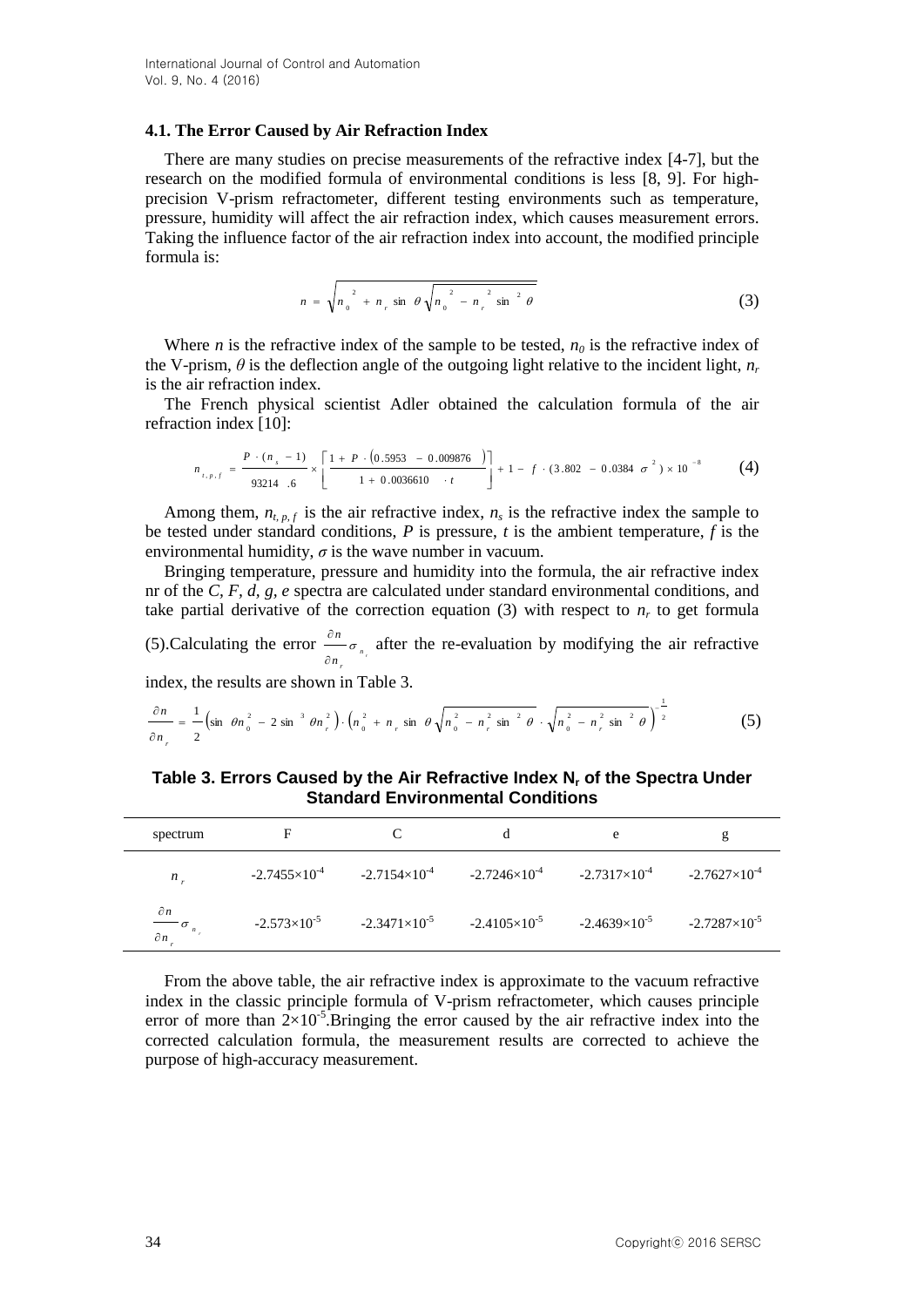#### **4.2. The Measurement Error of Refraction Angle**

#### **4.2.1. Precision Shafting Error**

The output shaft of photoelectric rotary encoder employs semi campaign structure. The size parameters of the structure are shown in Figure 6. Because the shaft cooperation gap *Δd* leaves the shaft to produce angle sloshing, the maximum sloshing angel *Δr* of deviation of the shafting from the ideal axis is:

$$
\Delta r = \frac{\Delta d}{2\left(L_c + \frac{d_c + d_0}{2}\right)} \rho = \frac{0.002}{2\left(52 + \frac{26 + 5}{2}\right)} \times 2 \times 10^{-5^\circ} = 2.95^\circ
$$
 (6)

Where,  $L_c$  is the distance between the spindle base and the spherical center of the steel ball,  $d_z$  is the diameter of the spindle journal,  $d_0$  is the ball diameter,  $\rho$  is the conversion coefficient from the radian to the second and  $\rho = 2 \times 10^5$  *(")*.

The error obeys uniform distribution, so the standard deviation of *Δr*  $\sigma_{\Delta r} = \Delta r / \sqrt{3} = 1.7$ . According CCD swing range of  $\pm 30^{\circ}$  and the rotation angle of the encoder shafting of  $\pm$  6 °, the standard deviation of precision shafting  $\text{is: } \sigma_{1} = 1.7 \text{ kg } 12 \degree = 0.36 \degree$  $\sigma_1 = 1.7$  tg 12<sup>°</sup> = 0.36<sup>°</sup>.



**Figure 6. Schematic Diagram of Sloshing Spindle**

#### **4.2.2. CCD Interpolation Error**

The pixel size is 5.2μm. When the outgoing light aligns to the intermediate in two rays by screen preset, the focal length of the CCD optical system is 20mm.The interpolation error takes half pixel, and obeys uniform distribution .the CCD interpolation standard deviation  $\sigma_2$  is:

$$
\sigma_2 = \frac{\arctan\left(\frac{5.2 \times 10^{-3}}{2 \times 20}\right)}{\sqrt{3}} = 2.5
$$
 (7)

The standard deviation of refraction angle  $\theta$ ,  $\sigma_{\theta}$  is:

$$
\sigma_{\theta} = \sqrt{2\sigma_1^2 + \sigma_2^2 + \sigma_3^2} = 2.72
$$
 (8)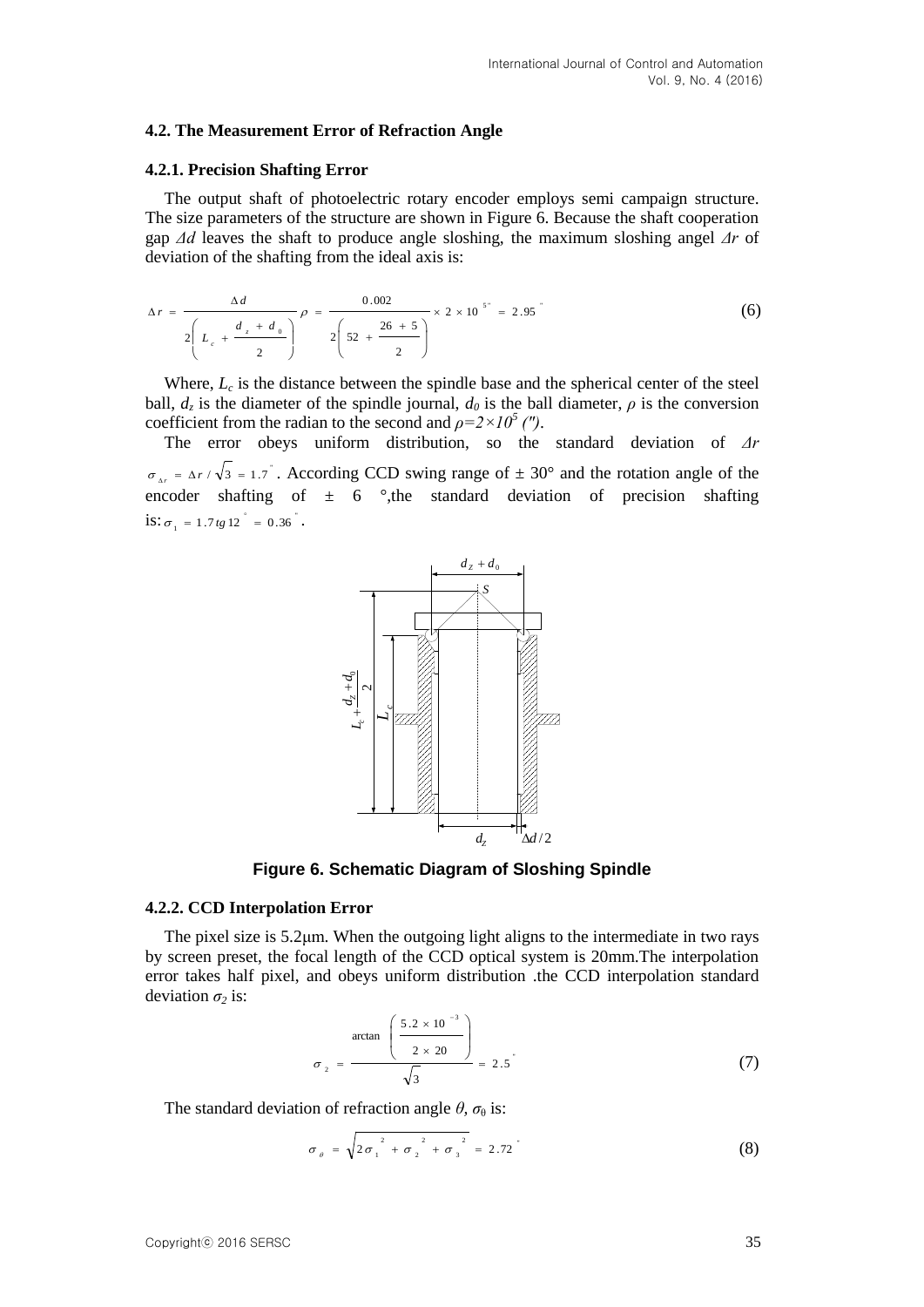Where  $\sigma$ 3=1" is the standard deviation of photoelectric encoder.

Taking partial derivative of the correction principle equation (3) with respect to *θ*, we get the measurement error caused by the standard deviation of *θ*.

$$
\frac{\partial n}{\partial \theta} \sigma_{\theta} = \frac{1}{2} \left( n_r n_{0}^{2} \cos \theta - 2 n_{r}^{3} \cos \theta \sin^{2} \theta \right) \cdot \left( n_{0}^{2} + n_{r} \cos \theta \sqrt{n_{0}^{2} - n_{r}^{2} \sin^{3} \theta} \cdot \sqrt{n_{0}^{2} - n_{r}^{2} \sin^{2} \theta} \right)^{-\frac{1}{2}} \cdot \sigma_{\theta}
$$
(9)  
= 2.82573 × 10<sup>-6</sup>

#### **4.3. Measurement Error Caused by the Standard Deviation Of** *n0***.**

 $\mathbf 0$  $\sigma_{n_{\alpha}}$ , the standard deviation of  $n_0$ , is determined by the photoelectric precise angle measurement. The error is less than  $1\times10^{-6}$ . Taking partial derivative of the equation (3) with respect to  $n_0$ , the measurement error caused by the standard deviation of  $n_0$  is get.

$$
\frac{\partial n}{\partial n_o} \sigma_{n_o} = \frac{1}{2} \left( n_o n_r \sin \theta + 2 n_o \sqrt{n_o^2 - n_r^2 \sin^2 \theta} \right) \cdot \left( n_o^2 \sqrt{n_o^2 - n_r^2 \sin^2 \theta} + n_r \sin \theta \left( n_o^2 - n_r^2 \sin^2 \theta \right) \right)^{-\frac{1}{2}} \sigma_{n_o}
$$
(10)  
= 1.0075987 × 10<sup>-6</sup>

So, the measurement error of measuring the refractive index  $\sigma_n$  is:

$$
\sigma_{n} = \left[ \left( \frac{\partial n}{\partial n_{r}} \right)^{2} \sigma_{n}^{2} + \left( \frac{\partial n}{\partial n_{0}} \right)^{2} \sigma_{n_{0}}^{2} + \left( \frac{\partial n}{\partial \theta} \right)^{2} \sigma_{\theta}^{2} \right]^{-\frac{1}{2}} = 3 \times 10^{-6}
$$
 (11)

The detection accuracy of refractive index is  $\pm 3 \times 10^{-6}$ , that is higher than the current measurement accuracy of measuring device at home and abroad.

## **5. Results Analysis and Conclusion**

The refractive index of standard block is measured at five different spectra, which is, respectively, *F, C, d, g, e* light. The spectral range is 400nm-700nm. The measurement results are shown in Table 4. As can be seen from the measurement results, the measurement error is less than  $\pm 3 \times 10^{-6}$ .

| spectrum | $n_0$     | standard block<br>$truth-value(n)$ | deflection<br>angle $(\theta)$ /" | measurement average $(n)$ | $error/E$ -<br>6 |
|----------|-----------|------------------------------------|-----------------------------------|---------------------------|------------------|
| F        | 1.5159590 | 1.4923520                          | $-9669$                           | 1.4923555                 | 2.0              |
| C        | 1.5079303 | 1.4854211                          | $-9229$                           | 1.4854203                 | $-2.0$           |
| d        | 1.5103906 | 1.4875661                          | $-9348$                           | 1.4875501                 | $-1.8$           |
| e        | 1.5123161 | 1.4892212                          | $-9459$                           | 1.4892229                 | 2.3              |
| g        | 1.5202903 | 1.4960214                          | -9949                             | 1.4960202                 | $-2.4$           |

**Table 4. The Measurement Results of Refractive Index of Standard Block**

In this paper, the traditional opto-mechanical structure of the system measuring refractive index has been improved. Based on the traditional structure of the telephoto lens, the auto-collimator optical system is used to meet the testing requirement of broad spectrum; trimming mechanism. The trimming mechanism with [screw transmission](http://dict.cnki.net/dict_result.aspx?searchword=螺旋传动&tjType=sentence&style=&t=screw+transmission) is used in the design of trimming mechanism and the locking mechanism is designed by the method of micro-stress clamping. The incremental encoder is adopted instead of the traditional optical goniometer dial to measure the deflection angle of the outgoing light, which greatly improves the goniometer precision from original  $\pm 3$ " to  $\pm 1$ ". Experimental results show that the measurement precision of system measuring refractive index in this paper increases to  $\pm 3 \times 10^{-6}$ , which is at the advanced level in the field.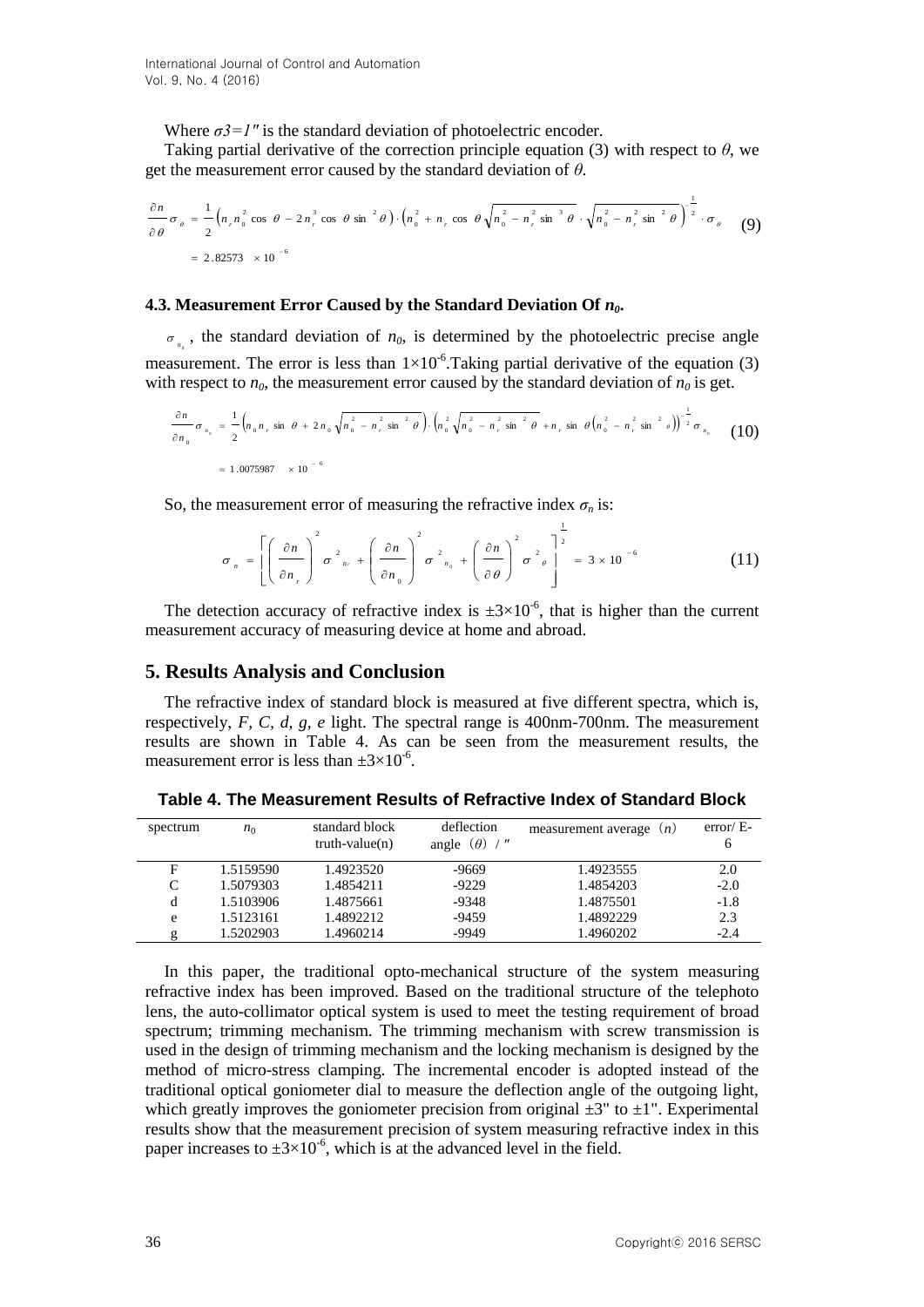## **References**

- [1] Y. Wang, Z. Lu, H. Liu and H. Zhang, "Application of freeform surface prism", Infrared and Laser Engineering, vol. 3, **(2007)**.
- [2] Y. Hori, A. Hirai and K. Minoshima, ["High-accuracy interferometer with a prism pair for measurement](http://ieeexplore.ieee.org/xpl/articleDetails.jsp?tp=&arnumber=4571408&queryText%3Drefractive+index+measurements+of+glasses)  of the [absolute refractive index of glass",](http://ieeexplore.ieee.org/xpl/articleDetails.jsp?tp=&arnumber=4571408&queryText%3Drefractive+index+measurements+of+glasses) Appl Opt., vol. 48, no. 11, **(2009)**, pp. 2045-50.
- [3] J. W. Liu, W. Q. Liao and H. Gu, "Exploration of the Construction of Online Courses In Engineering Training Education", Proceeding of the 9th international conference on modern industrial training, vol. 10, **(2009)**, pp. 202-205.
- [4] J. Li, ["To Improve The Measurement Of The Brewster Angle And The Refractive Index Of The Glass](http://ieeexplore.ieee.org/xpl/articleDetails.jsp?tp=&arnumber=5759310&queryText%3Drefractive+index+measurements+of+glasses)  [By Using CCD And Spectrometer"](http://ieeexplore.ieee.org/xpl/articleDetails.jsp?tp=&arnumber=5759310&queryText%3Drefractive+index+measurements+of+glasses). CDEE, vol. 95, **(2010)**, pp. 410-412.
- [5] X. Shang, Y. Li and X. Jiang, "Measurement of Refractive Index of Transparent Medium With Linear CCD", Semiconductor Optoelectronics, vol. 33, no. 3, **(2012)**, pp. 437-440.
- [6] X. Ji and T. Chen, "Measuring Refractive Index Of Optical Glass Based On Photo-Electric Technology", Journal of applied optics., vol. 31, no. 5, **(2010)**, pp. 778-780.
- [7] G. Z. Xiao, A. Adneta and Z. Zhang, "Monitoring Changes in the Refractive index of Gases by Means of a Fiber Optic Fabry-Perot Interferometer Sensor", Sensors and Actuators, **(2005)**.
- [8] J. C. Owens, "Optical refractive index of air: dependence on pressure, temperature and composition", Applied Optics, vol. 6 no.1, **(1967)**, pp. 51-9.
- [9] L. Ni, Q. Ren and S. Liao, "Measurement of Cryogenic Refractive Index of IR Materials: Uncertainty Analysis", Opto-Electronic Engineering, vol. 37, no. 10, **(2010)**, pp. 77-82.
- [10] F. Huang, S. Lu and S. Wang, "The Refractive Index Measurement of High Refractive Index Glass Beads[J]", Acta Photonica Sinica, vol. 30, no. 6, **(2001)**,pp. 753-756.
- [11] T. Shen and X. Wei, "Effect of the Spectral Width of Optical Sources upon the Output of an Active Optical Current Sensor by Fiber Dispersion", Journal of Harbin University of Science and Technology, vol. 14, no. 01, **(2009)**, pp. 98-101.